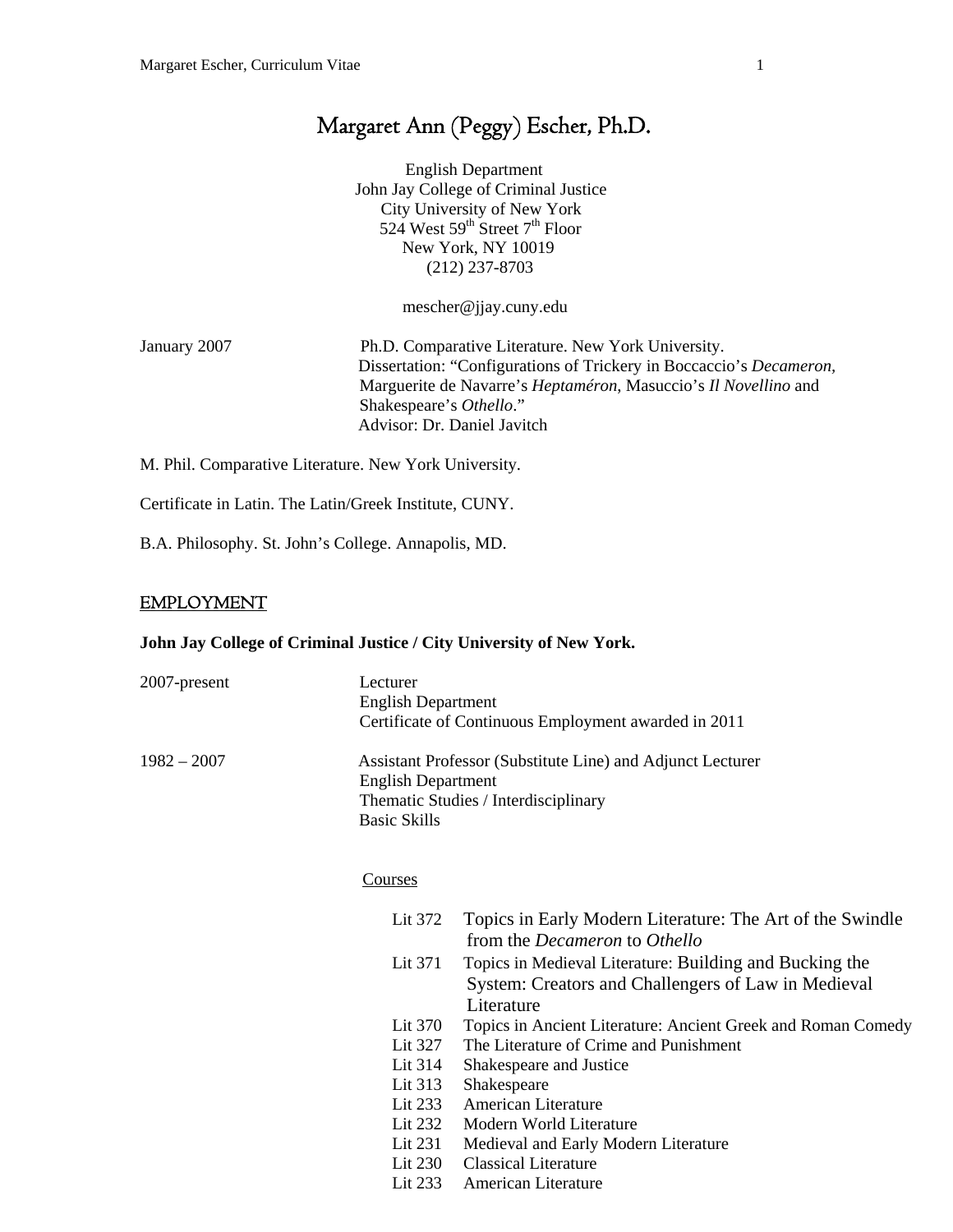**•** Conscience and Risk: Ethics Explored Through Writing / Eng. 102

# **Marymount College / Manhattan.**

| 1982-1988 | <b>English Department</b>           |
|-----------|-------------------------------------|
|           | <b>Critical Thinking Department</b> |
|           | <b>Adjunct Lecturer</b>             |

### **Courses**  -- Modern Poetry -- The Novella -- The Brontës -- Critical Thinking

### **St. Peter's College (Jersey City, NJ).**

| 1978-79 | <b>English Department</b>    |
|---------|------------------------------|
|         | <b>Adjunct Lecturer</b>      |
|         | College Composition<br>$- -$ |

# **PUBLICATIONS**

| 1988 | "Roberta Allen Emerges as a Writer." Women Artists News. Fall 1988.           |
|------|-------------------------------------------------------------------------------|
| 1986 | 'World Literature.' The Reader's Adviser, ed. Maurice Charney. New York:      |
|      | R. R. Bouker.                                                                 |
| 1985 | Comparative Poetics: Xth Congress of the International Comparative Literature |
|      | <i>Association.</i> Volume II. Assistant Editor. New York: Garland.           |

# CONFERENCE PRESENTATIONS

| 2015 | "Computational Error in <i>Decameron</i> 8.8 and 8.10: Revenge and the Mis-Measure<br>of Justice." 50 <sup>th</sup> International Congress on Medieval Studies, Western Michigan<br>University, Kalamazoo.                                |
|------|-------------------------------------------------------------------------------------------------------------------------------------------------------------------------------------------------------------------------------------------|
| 2015 | "Disordering of Space and Thought in <i>Decameron</i> 7.8." Annual Meeting of the<br>Renaissance Society of America, Berlin, Germany.                                                                                                     |
| 2014 | "A more continuate time": <i>Ingegno</i> and the Reckoning of Multiple Identities<br>in <i>Decameron</i> 8.8 and <i>Hamlet</i> ." 49 <sup>th</sup> International Congress on Medieval<br>Studies, Western Michigan University, Kalamazoo. |
| 2013 | "From this time forth I never will speak word": Closing the gap between<br>words and things in <i>Decameron</i> 8.10 and <i>Othello</i> ." 48th International<br>Congress on Medieval Studies, Western Michigan University, Kalamazoo.    |
| 2012 | " 'O damned Iago! O inhuman dog!': Antecedents of Roderigo's<br>Ungulling in <i>Decameron</i> Day Eight and Day Nine." 47th International<br>Congress on Medieval Studies, Western Michigan University, Kalamazoo.                        |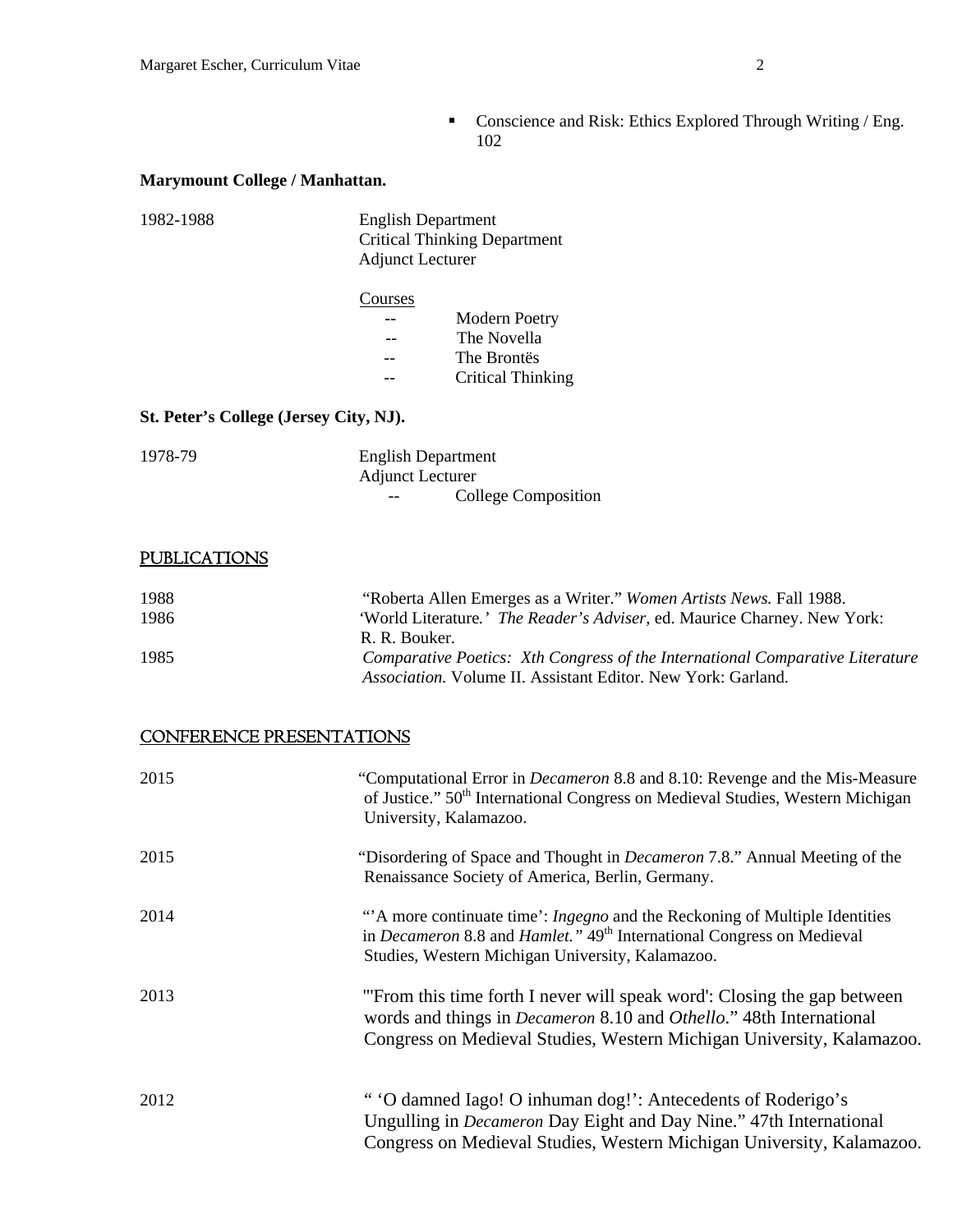| 2011 | "Marguerite de Navarre's Calvinist Medievalism: Fragmentation of the<br>Figure in l' Heptaméron." 46th International Congress on Medieval<br>Studies, Western Michigan University, Kalamazoo.                                          |
|------|----------------------------------------------------------------------------------------------------------------------------------------------------------------------------------------------------------------------------------------|
| 2011 | "Spatial Representation of Agency in Marguerite de Navarre's l'Heptaméron."<br>Annual Meeting of the Renaissance Society of America, Montreal.                                                                                         |
| 2010 | "Equivocal Speech and Deed: Rending the Bonds of Affiliation in Day 8 of the<br>Decameron." International Medieval Congress University of, Leeds (UK).                                                                                 |
| 2010 | "Con beffe e dolore e danno': Two Varieties of Unseeing in Masuccio<br>Salernitano's Il Novellino." Canadian Society for Renaissance Studies Congress,<br>Concordia University, Montreal.                                              |
| 2010 | "Rendering Void: Dismemberment of Contract, Word and Flesh in Decameron<br>8.1, 8.9 and 8.10." 45th International Congress on Medieval Studies, Western<br>Michigan University, Kalamazoo.                                             |
| 2010 | "Inferring the Shadow Text: Encrypted Homoeroticism in Trickster Narratives<br>in Boccaccio's <i>Decameron</i> ." Conference of the Renaissance Society of<br>America, Venice (Italy).                                                 |
| 2009 | "Lexical Ambiguity, Metaphor and the Art of the Swindle in Day 8 of<br>Boccaccio's <i>Decameron</i> ." Canadian Society for Renaissance Studies Congress,<br>Carleton University, Ottawa.                                              |
| 2009 | "Consolation of Revenge: Trickery and the Limits of Justice in Day 8 of<br>Boccaccio's Decameron." 44th International Congress on Medieval Studies,<br>Western Michigan University, Kalamazoo.                                         |
| 2009 | "The Timing of Desire in Day Three of Boccaccio's Decameron."<br>Sixteenth International Medieval Conference, University of Leeds (UK).                                                                                                |
| 2008 | "Complicity of Transgressive Tricksters and Unseeing Victims in Masuccio<br>Salernitano's Il Novellino," "Crime Cultures Conference Figuring Criminality in<br>Literature, Media and Film." University of Portsmouth, Portsmouth (UK). |
| 2008 | "Space, Perception and the Imagination in Day 7 of Boccaccio's <i>Decameron</i> ,"<br>Canadian Society for Renaissance Studies. Congress. University of British<br>Columbia, Vancouver.                                                |
| 2007 | "Error and Artistic Illusion in Trickster Stories in the Decameron."<br>Canadian Society for Renaissance Studies. Congress. University of Saskatchewan,<br>Saskatoon.                                                                  |
| 2007 | "Female Narrator vs. Male Author in <i>Decameron</i> 8.9." 42 <sup>nd</sup> Annual<br>Comparative Literature Conference on Women, Sexuality and Early Modern<br>Studies. California State University, Long Beach.                      |
| 1998 | "Tricksters and the Shapes of Daily Life in Boccaccio's<br>Decameron." Conference on Rhetoric, Knowledge and Mediation sponsored<br>by the University of Bergen (Norway). New York City.                                               |
| 1988 | "Indignatio in the Satires of Juvenal." XIIth Congress of The<br>International Comparative Literature Association. Munich.                                                                                                             |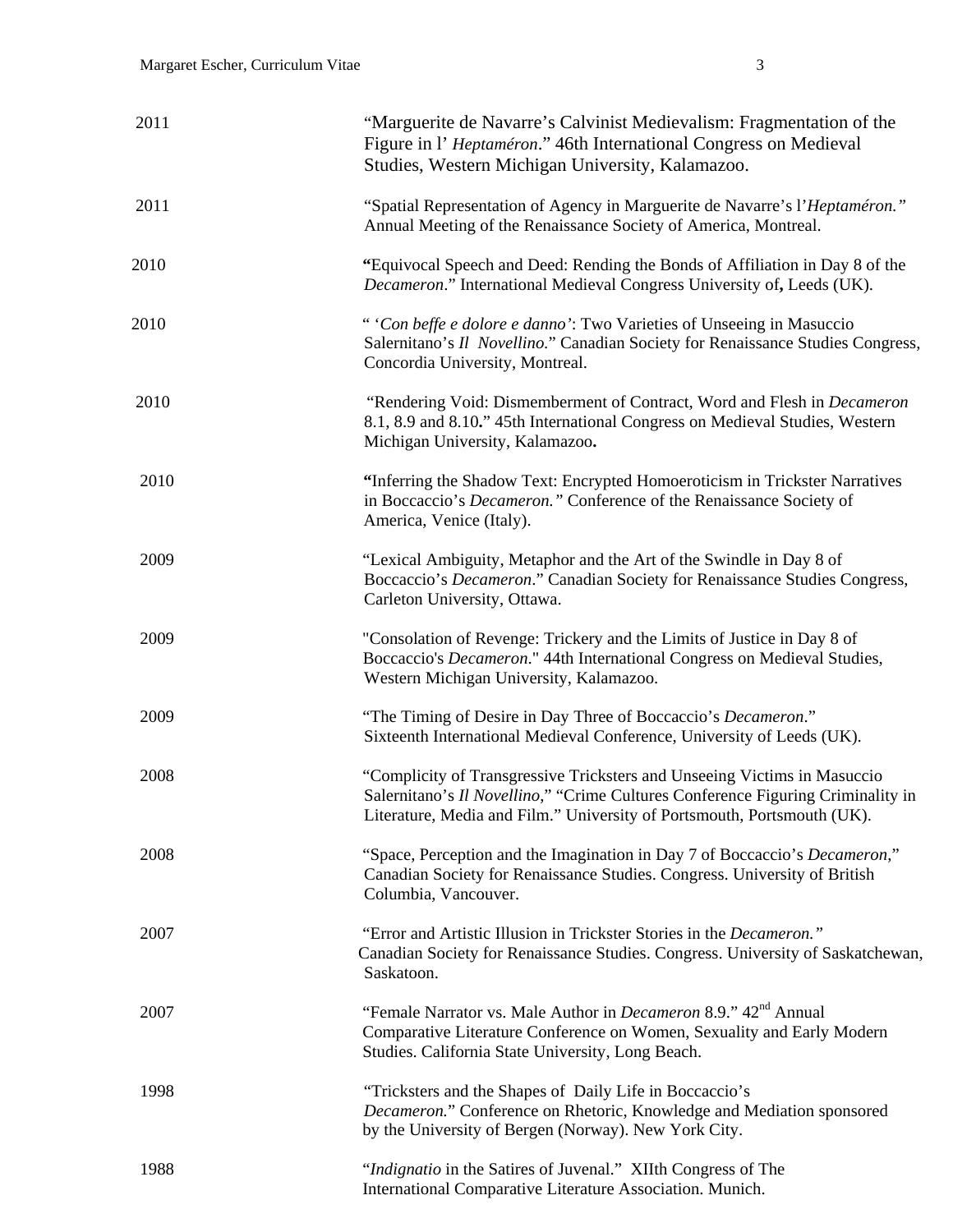| 1986 | "Good Faith and Bad in Boccaccio's <i>Decameron</i> " Italian Studies<br>Conference. University of Indiana, Bloomington.                             |
|------|------------------------------------------------------------------------------------------------------------------------------------------------------|
| 1985 | "The Centrality of <i>Franchise</i> in Montaigne's <i>Essais</i> ." IXth Congress<br>of The International Comparative Literature Association. Paris. |

# WORKS IN PROGRESS

### Book

In discussion with Ashgate Press (UK) to publish *Agency, Inconsistency and the Art of the Swindle in the French and Italian Novella*.

# Peer-Reviewed Articles in Progress

"Trickster and Artist Disjoined: Defective Agency and the Rending of Narrative in Trickster Stories in Boccaccio's *Decameron*" to *Quaderni d'italianistica*. Nearly completed

"Spatial Dominion and the Power to Deceive: Controlling Home, Husband and Text in Day Seven of Boccaccio's *Decameron*" to *Renaissance and Reformation.* Nearly completed

"Trickster and Artist Disjoined: Defective Agency and the Rending of Narrative in Trickster Stories in Boccaccio's *Decameron*" to *Quaderni d'italianistica*. Writing in progress

# PROFESSIONAL ACTIVITIES

| 2007                   | Talk entitled " <i>Pros tyn tou metriou</i> ': The twisting Art of Plato's<br>Statesman and Ancient Greek Tricksters" presented to English<br>Department faculty, John Jay College / CUNY. |
|------------------------|--------------------------------------------------------------------------------------------------------------------------------------------------------------------------------------------|
| 1983-1984              | Associate. International Seminar on Germanistik. Erfurt and Weimar.                                                                                                                        |
| 1982                   | Assistant Organizer. Xth Triennial Congress of the International<br>Comparative Literature Association. New York City.                                                                     |
| <b>COLLEGE SERVICE</b> |                                                                                                                                                                                            |
| Department             |                                                                                                                                                                                            |
| Spring-Fall 2010       | <b>General Education Literature Subcommittee</b>                                                                                                                                           |
| Fall 2008-Spring 2011  | Faculty Advisor to students majoring in English                                                                                                                                            |
| Fall 2007- Spring 2011 | Chair, English Department Committee to Research and Negotiate Articulation<br>Agreements with English Departments in Community Colleges in the CUNY<br>System                              |